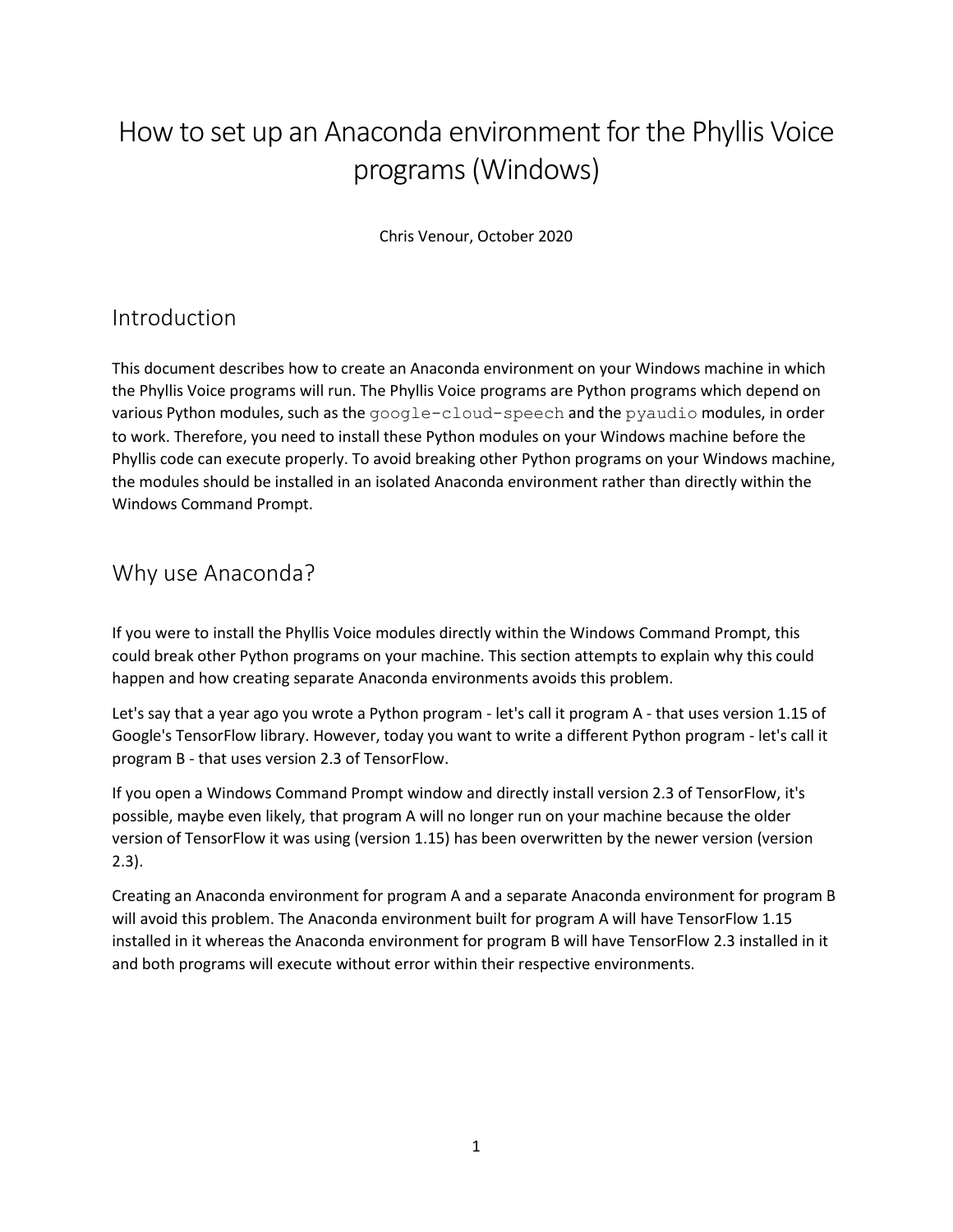## Install Anaconda

You need to install the Anaconda software on your Windows machine if you haven't already done so. Here are the steps to take to determine whether or not Anaconda is already on your machine:

- 1. Open a Windows Command Prompt.
- 2. Type in conda

If a page of text is output to the screen describing conda's command line arguments, then Anaconda is already installed on your machine and you can skip to the next section. However, if you get an error message saying "conda is not recognized as internal or external command", then Anaconda needs to be installed on your machine.

To install Anaconda on your machine, perform the following sequence of steps:

- 1. Go to the webpage [Anaconda Products](https://www.anaconda.com/distribution)
- 2. Scroll down the page until you see the area shown in [Figure 0-1.](#page-1-0)
- 3. In the Windows column, click "64-Bit Graphical Installer". This downloads an executable file.
- 4. Launch the installer.
- 5. Accept the defaults by clicking the 'Next' button but then STOP when you see the window shown in [Figure 0-2.](#page-2-0)
- 6. Do not accept the default settings at this point. Instead, select the checkbox labelled "Add Anaconda3 to my PATH environment variable". After doing so, a warning message in red lettering will appear explaining that selecting this checkbox is "Not recommended". You can ignore this warning.
- 7. You can keep the other checkbox selected if you like (i.e. the checkbox with the label "Register Anaconda3 as my default Python 3.8").
- 8. Click the 'Install' button.

| Windows <b>II</b>                                 | MacOS $\bullet$                                   | Linux $\triangle$                                |
|---------------------------------------------------|---------------------------------------------------|--------------------------------------------------|
| Python 3.8<br>64-Bit Graphical Installer (466 MB) | Python 3.8<br>64-Bit Graphical Installer (462 MB) | Python 3.8<br>64-Bit (x86) Installer (550 MB)    |
| 32-Bit Graphical Installer (397 MB)               | 64-Bit Command Line Installer (454 MB)            | 64-Bit (Power8 and Power9) Installer (290<br>MB) |

<span id="page-1-0"></span>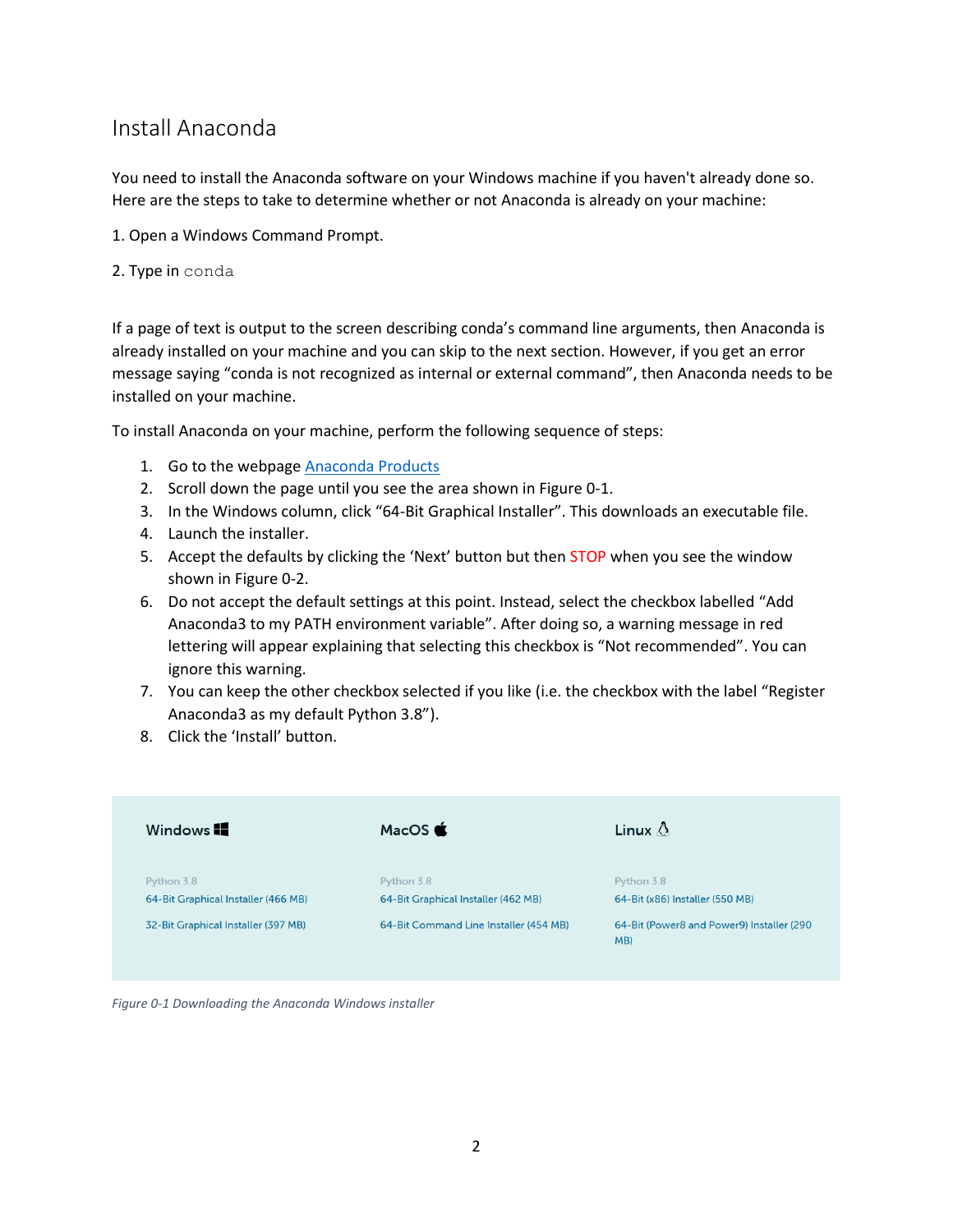| Anaconda3 2020.07 (64-bit) Setup                                                                                                                                                                                                                                                                                                                                                                                                                                                                                                              |                                                                                        |          |        |  |
|-----------------------------------------------------------------------------------------------------------------------------------------------------------------------------------------------------------------------------------------------------------------------------------------------------------------------------------------------------------------------------------------------------------------------------------------------------------------------------------------------------------------------------------------------|----------------------------------------------------------------------------------------|----------|--------|--|
| <b>ANACONDA.</b>                                                                                                                                                                                                                                                                                                                                                                                                                                                                                                                              | <b>Advanced Installation Options</b><br>Customize how Anaconda integrates with Windows |          |        |  |
| <b>Advanced Options</b>                                                                                                                                                                                                                                                                                                                                                                                                                                                                                                                       |                                                                                        |          |        |  |
| √ Add Anaconda3 to my PATH environment variable                                                                                                                                                                                                                                                                                                                                                                                                                                                                                               |                                                                                        |          |        |  |
| Not recommended. Instead, open Anaconda3 with the Windows Start<br>menu and select "Anaconda (64-bit)". This "add to PATH" option makes<br>Anaconda get found before previously installed software, but may<br>cause problems requiring you to uninstall and reinstall Anaconda.<br>√Register Anaconda3 as my default Python 3.8<br>This will allow other programs, such as Python Tools for Visual Studio<br>PyCharm, Wing IDE, PyDev, and MSI binary packages, to automatically<br>detect Anaconda as the primary Python 3.8 on the system. |                                                                                        |          |        |  |
| Anaconda, Inc. I                                                                                                                                                                                                                                                                                                                                                                                                                                                                                                                              | < Back                                                                                 | Trestall | Cancel |  |
|                                                                                                                                                                                                                                                                                                                                                                                                                                                                                                                                               |                                                                                        |          |        |  |

<span id="page-2-0"></span>*Figure 0-2 Click on the "Add Anaconda3 to my PATH environment variable" option, in spite of the warning.*

To make sure the installation was successful, open a Windows Command Prompt window and type:

conda

A page of text should appear on your screen describing conda's command line arguments.

Create an environment for the Phyllis code

Now that Anaconda is installed on your machine, you can use it to create an environment in which the Phyllis code can run. To create an Anaconda environment called 'phyllisenv', enter the following command in a Windows Command Prompt window:

conda create --name phyllisenv python=3.7

This command creates an environment, gives it the name 'phyllisenv' and installs Python 3.7 inside that environment. The Phyllis code uses the Google Cloud Speech API and this API supports Python version 3.5 or later, so installing Python 3.7 is a good choice.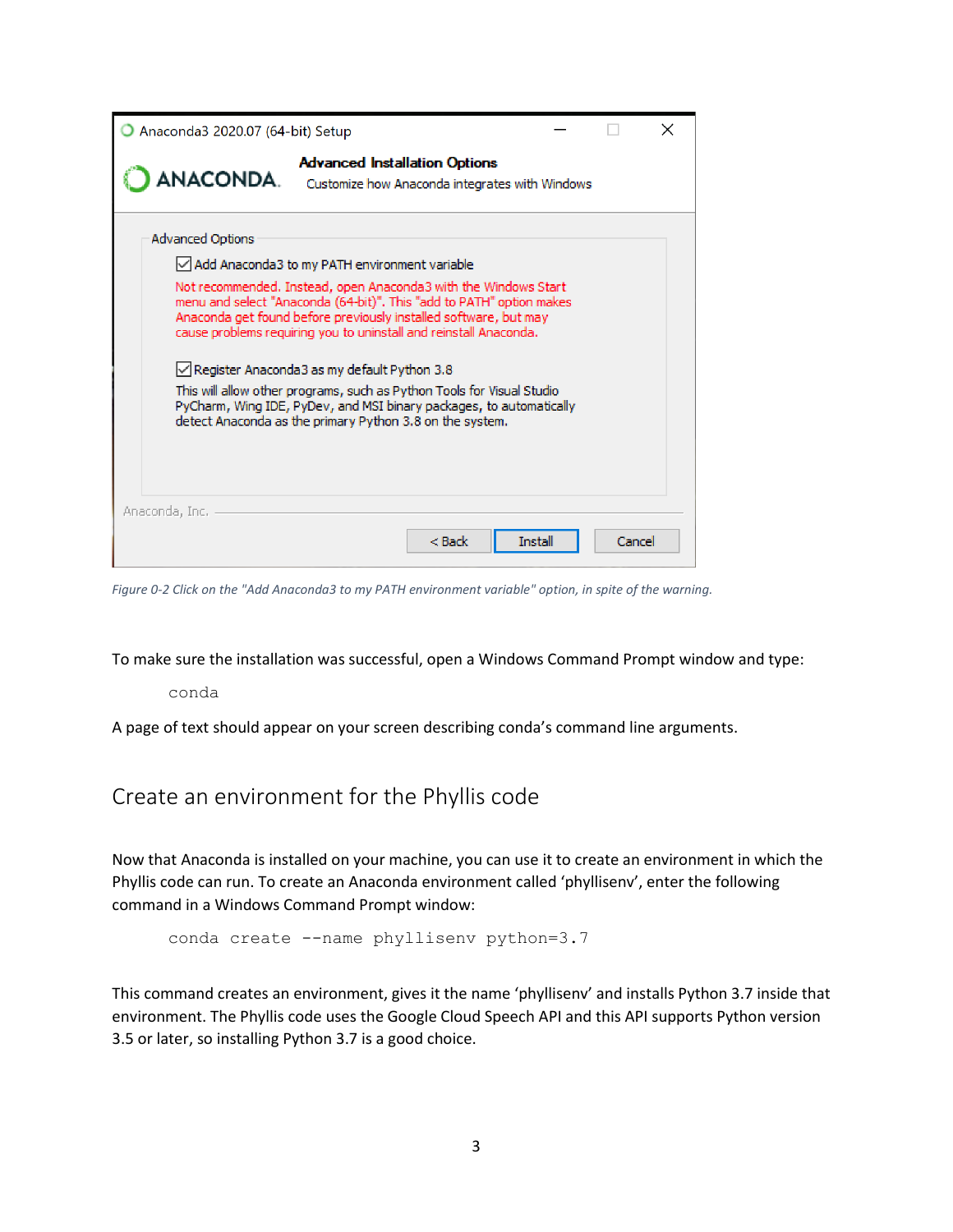Now enter the new Anaconda environment called 'phyllisenv' by typing the following in the Windows Command Prompt:

conda activate phyllisenv

The text "(phyllisenv)" should now appear in front of your Windows Command Prompt cursor. This indicates that you are inside the 'phyllisenv' environment.

Now that you're inside the phyllisenv environment, you can install the Python modules that the Phyllis code requires by entering the following commands:

```
pip install "google-cloud-speech==1.3.2"
pip install pydub
pip install pipwin
pipwin install pyaudio
pip install regex
pip install playsound
pip install "google-cloud-texttospeech==1.0.1"
```
Note that the version numbers that appear after the 'google-cloud-speech' and 'google-cloudtexttospeech' modules are important. If you don't include those version numbers when pip installing these modules, the latest versions of 'google-cloud-speech' and 'google-cloud-texttospeech' will install and the Phyllis code will not work. This is because the Phyllis code was implemented using older versions of these modules, so it's important to include the version numbers given above.

That's it! An Anaconda environment in which the Phyllis code can run has been created.

#### Install and initialize Google Cloud SDK

To use Google's Speech To Text and Text To Speech online services, Google's documentation explains that you need to (1) set up a Cloud Console project and (2) download a private license key. I have already done this for Seamatica, and so all you need to do is the following:

- 1. Download the [Cloud SDK Installer](https://dl.google.com/dl/cloudsdk/channels/rapid/GoogleCloudSDKInstaller.exe)
- 2. Launch the installer and follow the prompts.
- 3. After installation has completed, the installer presents several options: